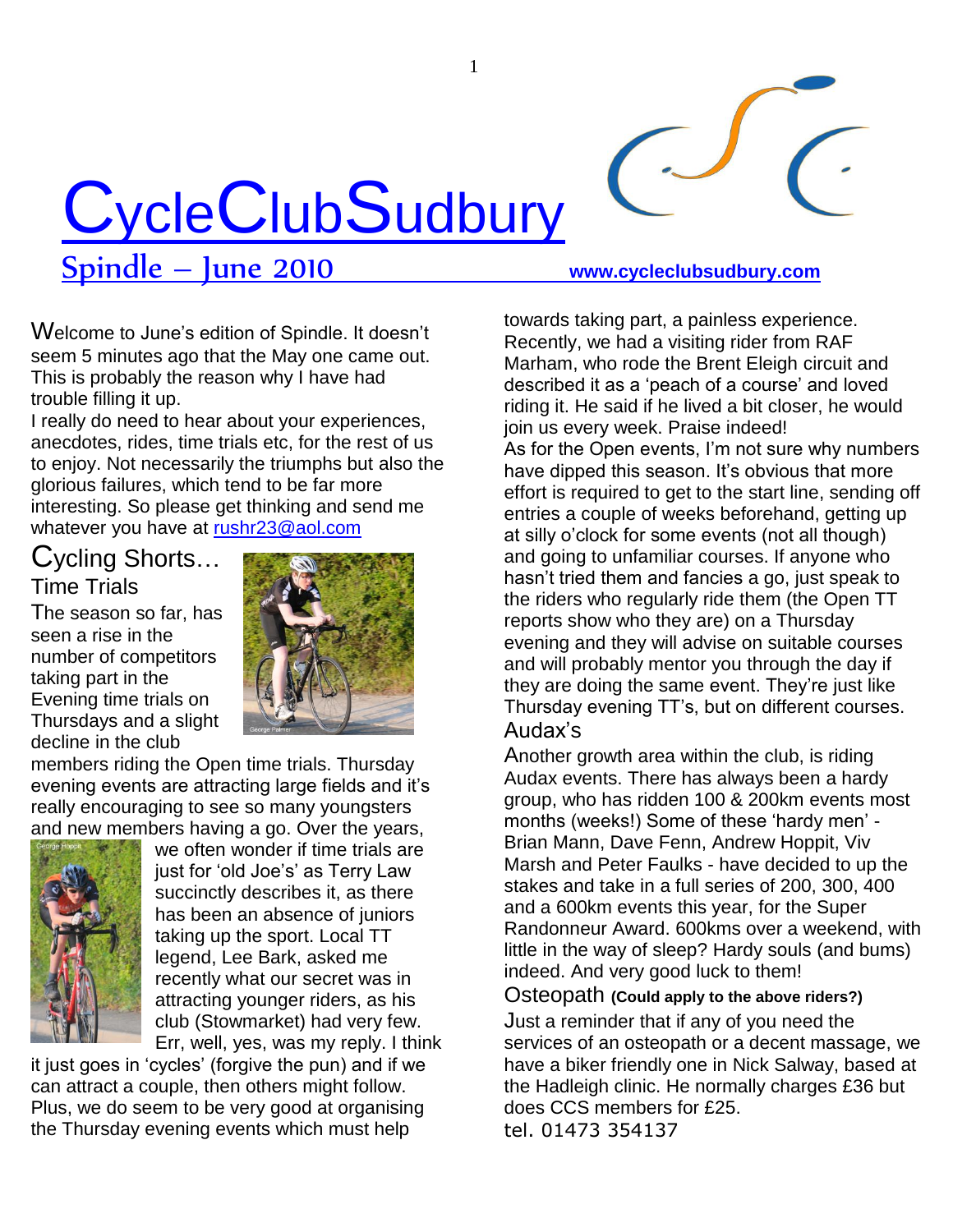## Mount Ventoux

Another small group of CCS riders, consisting of Viv Marsh, Andrew Hoppit and son George, (does this constitute child cruelty?) are preparing for a ride of a different kind by attempting to join the **Club des Cinglés du Mont-Ventoux** by riding up Mt. Ventoux (of Tour de France fame) via the three ascent roads, all in one day. That entails up the first and down again, up the second and…well, you get the idea. So if three rides up a very inhospitable and invariably scorchingly hot, 1900 metre high lump in Provence sounds like fun, then you must be bonkers as well. Chapeau lads! Another report to look forward to………….

It makes my planned French summer excursions for 2 laps round the Le Mans 24hr circuit and some "pootling" round the lanes of the Languedoc seem rather tame. But then, I"m not bonkers! Garage Sale

Well, not actually a garage sale, but more of a garage clear out. Having de-cluttered my bike workshop/garage, it produced half a bike, a load of saddles, tyres, pedals, and a box of usable bike bits which will duly make their way to Rob Sidgwick in Bildeston. He somehow transforms them all into working examples of road bikes and sells them on, with all the proceeds going to the St. Nicholas Hospice.

Rob can be contacted on 01449 740 404 also [robinsidgwick@hotmail.co.uk](mailto:robinsidgwick@hotmail.co.uk)

## CCS Open Time Trial

After 2 attempts to run our own Open 10 mile Time Trial, the club has decided to change the course in an attempt to attract more competitors. As the previous 2 were poorly supported, we asked various visiting & club riders what would entice more people to take part in our early season event. The majority suggested a longer, hilly course would be more appropriate for riders who were trying to gain early season fitness. So we have combined the best bits of two local courses (B/24 & B24A) which were last used in the 90"s. The start will be opposite Lavenham church, up to Gt. Waldingfield, left at the mini roundabout, left onto the A134 through Newton, left onto the A1071 through to Hadleigh by-pass, left onto the A1141 towards Bildeston, left opposite Letts swimming pool towards Lavenham, through Monks Eleigh before finishing on the outskirts of Lavenham. Distance approx 22 miles.

Hopefully, this will be more appealing than an out and back 10 mile TT and get some much needed interest into our own Open TT promotion. All we need now is a suitable catchy name for it……..

# 2010 European Duathlon

Championships………by Barbara Law The European Duathlon Championship of 2010 took place in Nancy in France. The venue was very impressive as it was in or near the main Stanislas Square where the Hotel de Ville and other beautiful buildings were. The numerous side roads all had ornate gilded gates with statues and a fountain. Transition was just yards (metres) from the square. The weather was most unkind to the age group women as it started to rain part way through the first run of 10k and then absolutely poured for the bike stage plus it was cold especially as we all were wearing skimpy tri-suits. The run was 4 laps around the adjacent park with each lap starting and finishing in Stanislas Square. The bike section was just under 40k and consisted of 8 laps of a very technical course with extremely tight corners and an elevated section of road. Twice I had another girl lose control just in front of me in the heavy rain, their wheels just sliding out. I managed to avoid them but rode very cautiously as I was the only one in the 65+ category and the gold medal was mine as long as I finished. The second run was 2 laps and I ran ok in spite of being so cold from the bike ride. The GB team was easily the largest there and we had a lot of medals. The national anthem was played for each gold medal so I got all the Brits singing God Save the Queen each time. The French organisation was great in some things and diabolical in others. Elspeth Knott and I arrived to put our bikes in transition to find that neither of us

had a place. The experience as a whole was great - I just wish it wouldn't rain at big events as I am a bit of a "woosie" with tight corners and rain. On the Sunday after, just for a change, I completed my 18th marathon - the hilly Halstead marathon. I finished in 4.22 which I was quite pleased with as I was a bit short on training.

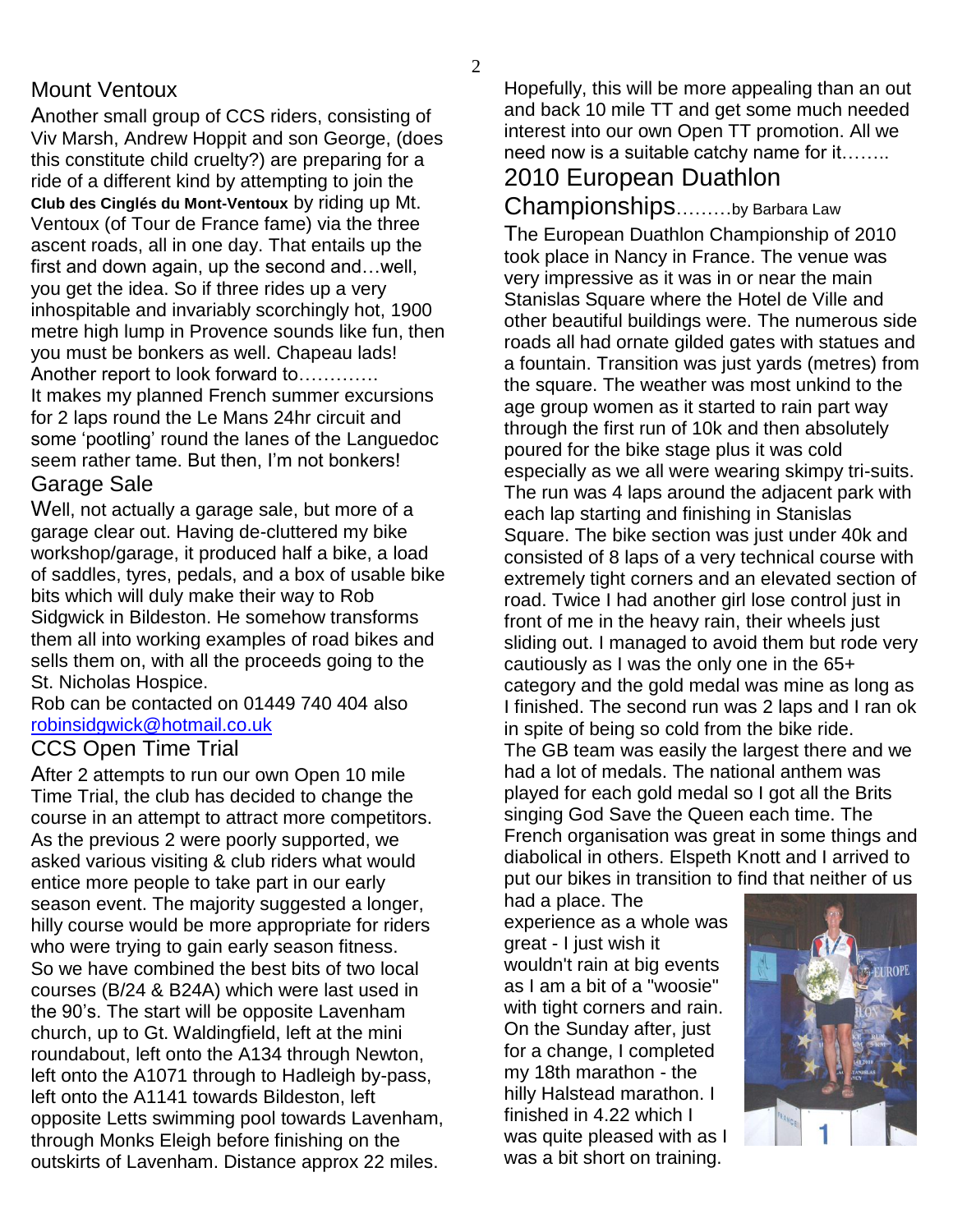## **March 2010 - Open TT Results**

#### (Note - These March reports got out of sync and should have gone into the previous edition before the April lot ..doh!

### 7<sup>th</sup> March – CC.Sudbury – Stan Nichols Open 10mile TT – B10/39R – Lavenham

Our own Open 10 TT was moved from the end of season to the beginning, to try to entice more riders out. I think the weather put paid to our good intentions as the previous weeks saw a lot of snow and ice and riders didn"t want to commit to riding in "iffy" conditions. As it happened, the day was a gloriously sunny one, if a tad on the frosty side. The sub zero temperatures and a rising headwind on the return leg, ensured fast times would be a rarity and the course record wouldn"t be troubled.

Glenn Taylor (API-Metrow/Silverhook Chemicals) won the event in 23mins 43secs from Nino Piccoli (TT Weekly) who came back in 23mins 53secs. Quickest back for CCS, Simon Daw, came home with a very good 25.16, followed by Rob Davies in a 26.05, which included a minute penalty for missing his starting slot!! James Rush was a further 6secs behind with a 26.11. Matt Shotbolt recorded a below par (for him) 26.46 with Alan Russell not far behind in 26.08. Our only other home rider was George Hoppit, (who was surprisingly our only young rider representative) and rode a solid 30.00. Simon also collected 3<sup>rd</sup> prize in the best improver category. A pity more riders didn"t come out to play (especially from CCS) as new organiser Stewart Kirk deserved more support for his faultless running of the event.  $13<sup>th</sup>$  March – West Suffolk Wheelers – Hilly

## Open 21mile TT – BS/31R – Risby

On a challenging and windswept course, Simon Daw produced a time worthy of his intense winter training and new TT machine, to record 52min 35 secs which was good enough for  $5<sup>th</sup>$  place. It was an improvement of 2min 40secs over last years time and had he have found another 10 seconds more, he would have secured  $3<sup>rd</sup>$  place. Damon Day was pleased with his 56.34 on his first ride on this course. Stewart Kirk also improved his time from last year by 26secs with a 57.46. The threesome was also close to securing the team prize, which is encouraging for the coming season.

## $27<sup>th</sup>$  March – ECCA – Open 10mile TT – E2/10 – Newmarket

On our favourite drag strip of a course, Rob Davies opened his TT season in earnest, with a very good 22min 22sec ride for 9<sup>th</sup> place. Rob reckoned the weather made it a "slow" day. When conditions become ideal, I expect to see his new training regime help him into the 21"s before the year is out as he was only 1min behind the winner!

Len Finch used this event to start off his TT campaign on the bike and showed he is still up there with the 'good uns', to record a 29.16.  $27<sup>th</sup>$  March – Plomesgate CC – Open

## 10mile TT – B10/9 – Tunstall

On the same day as the E2/10 event, 3 CCS riders attempted to tame the rural niceties of the mud strewn Tunstall course through the surrounding forests. Right on cue as the event started, the rain came down in rather large dollops, the extra wide tractors appeared, errant guests from a wedding party wandered about in front of riders. It was so comical and frustrating for the riders, you couldn"t make it up! Club returnee, Barry Lee found it hard going and could only muster a 30min 23sec ride. Damon Day however, reveled in the adverse conditions on his training bike (complete with down tube shifters!) to record a very, very good 26.11, which also reflected his increased training schedule over the winter. James Rush managed to find most obstacles available on the course (nothing new there then!) but still managed to improve on last years time by 48secs for a 25.38.

## 28<sup>th</sup> March – Chelmer CC – Jim Perrin Memorial Hardriders Open 25.5mile TT – E99/25 - Finchingfield

Simon and Stewart endured similar conditions over on the Finchingfield course with numerous potholes and Sunday drivers doing there best to upset proceedings. Simon went out quick to the turn but was fighting a stiff headwind on the return leg. Despite this, his time of 01hr 06min 37secs was 2mins faster than last year"s effort. It was good enough for 9<sup>th</sup> place overall AND to secure 1<sup>st</sup> place in the handicap. A great effort. Stewart had a "bit of trouble" getting to his start slot on time and incurred a 24min penalty. His official time was down as 01hr 37min 35secs, but he really rode a 01.13.35 which was 24secs quicker than last year.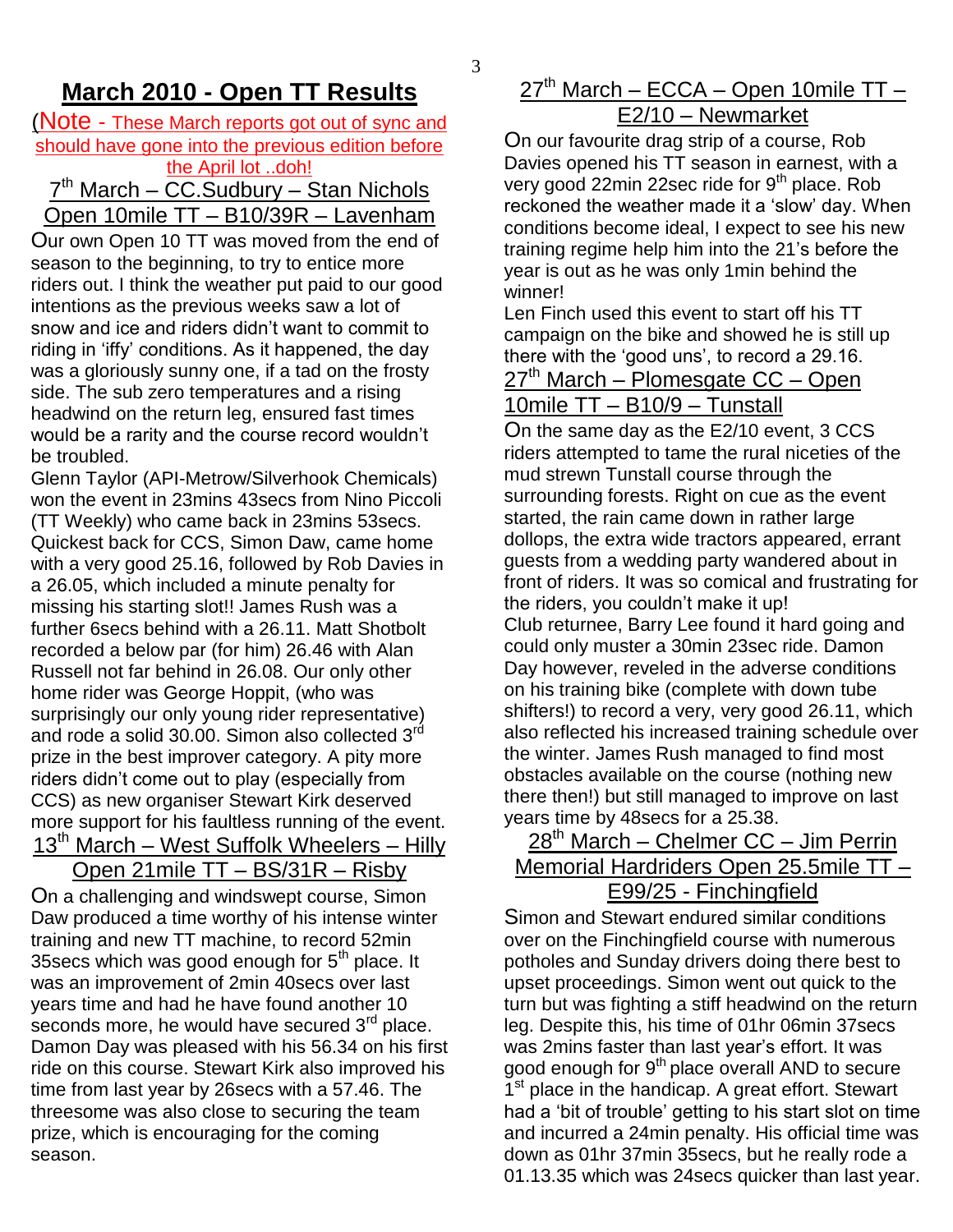### **My First Audax**

By…David Miller

**H**aving been convinced by my neighbour Robin Weaver to join him and others on the community cycle rides in Bildeston last May, I soon discovered that my cycle

bought in France for the princely sum of €120 was not quite up to the job.

But hey, for those of you who did not know, we have a very good cycle shop here in Bildeston run by Rob and his assistant Matt. After a brief visit I am now the owner of my first road bike.

I'm now able to join several others on the Weds morning rides, 40-50 miles, with the inevitable cafe stop.

It took some getting used to riding these distances until my fitness improved to a level where at least I can talk going up hill, also how come the cafe is always only another mile...that's a Terry Law mile! Anyway on these rides, I listened to Brian, Dave, Robin, Mac and others all talking about 100K, 200K & 400K rides they did at the weekend, I politely ask what that"s all about (bad move!), don"t you know about Audax"s they all shout. At the cafe stop I am further enlightened on the Audax association, the various distances, and the points for the club**\*** you can accumulate. I was not yet convinced that even the short 100k distance is achievable this year, but by continuing the Weds rides and the odd Sunday Club run

including riding to and from Sudbury, I was up to 50-55 miles.

One Wednesday we were joined by Ed Nevard from Witham & District CC. Both he and Brian Mann were on "fixies" and were up and down the road like a pair of sheep dogs (no offence guys) Ed enquires if I am doing the Witham Wanderer on the 18<sup>th</sup> April, either the 150K or the 100K. Ok I said in a moment of madness I"ll do the 100K to which choruses of voices shout, "Do the150K". I now join the Audax association, fill in my entry form for the100K and depart Sunday morning 18<sup>th</sup> April for the 9 o"clock start.

Now, bearing in mind the 200K starts at 08.00hrs and the 150K at 08.30hrs, I wondered why Brian and one other are already on the route 2 miles from the start at 07.45 hrs. I thought that it was a ploy to get ahead of the bunch but later found out they were needed to man a control. My Sat Nav got me to the village hall at Woodham Mortimer in good time and watched the 160K start with a few CCS members in a group.

Signed in and waited for the off naively expecting something more formal than off you go then by Ed.

It was a nice warm day and as you would expect the 50 or so cyclists were all bunched up for several miles but by the time we got to Wickham Bishops, the hill had spread the cyclist's out a lot. As the day warmed up, groups were stopping to take outer layers of clothing off.

Over the cross roads at Snows Corner, I found myself on my own about 200m ahead of the group behind, needless to say I missed the next turning to Gt. Braxted and just about heard the cries from behind that I had gone the wrong way. Turned around and eventually caught up with a group at Layer Marney.

By now I was finding the pace a bit too fast and slowed to a more comfortable level and met up with Louise (Tanous) an ex CCS member and Trevor. We proceeded onwards. We thought we had lost our way after the George & Dragon, but seeing colourful cycling tops in the distance gave us some confidence which was quickly shattered as they passed us in the other direction, however we were ok and got to the control at Specialties Tea Rooms (probably as one of the last groups) for the compulsory tea and cake. Nearly forgot to get the Brevet card stamped but realised just in time!

Set off with Louise and Trevor with easy riding for the most part and considered stopping at Rayne Station Cafe but decided to press on. As we rode passed the cow sheds between Terling and Boreham, the air and consequently our mouths were full of flies. I was now anticipating the hill at Little Baddow which I had been warned about. Started climbing, got into the small chain ring on my triple but still had another two left on the rear, dropped one more and got into a nice rhythm. I got to the top out of breath but still alive and waited for the other two to catch up. It was all down hill from here and back to the control. Total time - 5hr 20min, riding time - 4hr 40min. By the time this goes to press I should have completed Andrew"s Four Fords ride.

 $*$  Note – CCS are currently placed  $5<sup>th</sup>$  out of 162 other clubs throughout the country with 99 points, in the Audax Club Points system for Audax"s ridden by members.

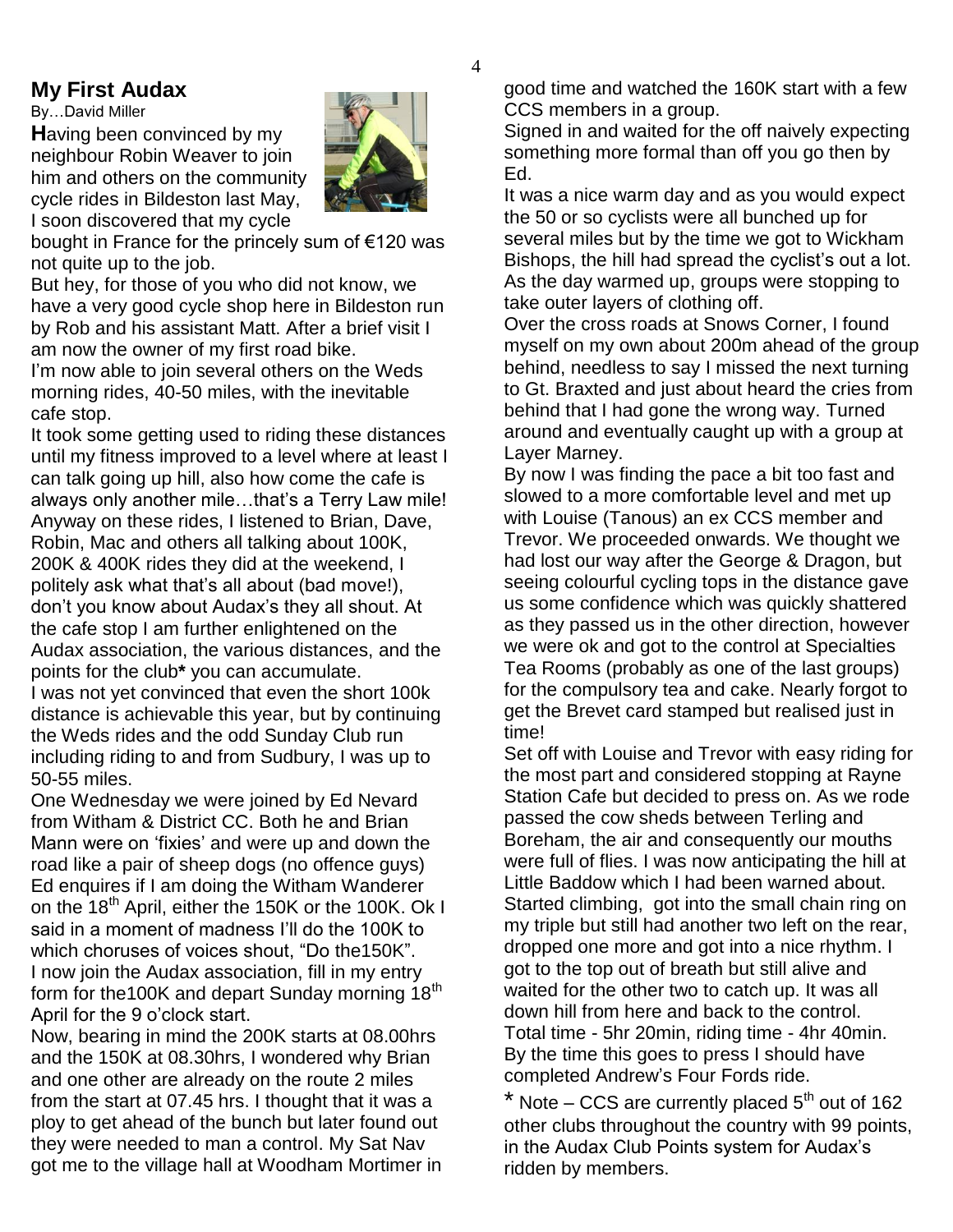|                        |                |              |               |              |                |                                                                        |                |               | 5             |                |                          |                   |                |                   |                        |                   |                              |                |                    |                     |
|------------------------|----------------|--------------|---------------|--------------|----------------|------------------------------------------------------------------------|----------------|---------------|---------------|----------------|--------------------------|-------------------|----------------|-------------------|------------------------|-------------------|------------------------------|----------------|--------------------|---------------------|
|                        |                |              |               |              |                | Cycle Club Sudbury - Thursday Evening Time Trial Results - 2010 - No.7 |                |               |               |                |                          |                   |                |                   |                        |                   |                              |                |                    |                     |
| <b>RIDER</b>           |                |              |               |              |                |                                                                        |                |               |               |                | <b>DATE &amp; COURSE</b> |                   |                |                   |                        |                   |                              |                |                    |                     |
| <b>NAME</b>            | Apr15<br>Sud10 | Ap22<br>B.E. | Ap29<br>Acton | May6<br>H.H. | My 13<br>Sud10 | My20<br>B.E.                                                           | My27<br>Sud10  | Jun3<br>Acton | Jun10<br>H.H. | Jun17<br>Sud10 | Jun24<br>Sud10           | July<br>1<br>B.E. | July8<br>Acton | Jul<br>15<br>H.H. | <b>Jul 22</b><br>Sud10 | Jul<br>29<br>B.E. | Aug<br>$\frac{5}{5}$<br>H.H. | Aug12<br>Acton | Aug19<br>Sud<br>10 | Ag26<br><b>B.E.</b> |
| *A.Anderson            |                |              |               |              |                |                                                                        | 30.02          |               |               |                |                          |                   |                |                   |                        |                   |                              |                |                    |                     |
| N.Baker                |                |              | 22.01         | 38.01        | 27             | 21.3                                                                   | 26.39          |               |               |                |                          |                   |                |                   |                        |                   |                              |                |                    |                     |
| S.Barnes               |                |              | 23.28         | 40.34        | 29.4           | 22.5                                                                   |                |               |               |                |                          |                   |                |                   |                        |                   |                              |                |                    |                     |
| G.Buckles              | 34.36          | 25.23        | 28.16         |              | 31.33          |                                                                        | 29.13          |               |               |                |                          |                   |                |                   |                        |                   |                              |                |                    |                     |
| *S.Bursill             |                |              |               |              |                |                                                                        | 24.45          |               |               |                |                          |                   |                |                   |                        |                   |                              |                |                    |                     |
| N.Bull                 | 30.38          | 23.27        |               |              | 28.48          | 22.54                                                                  |                |               |               |                |                          |                   |                |                   |                        |                   |                              |                |                    |                     |
| *C.Byford              |                |              |               | 36.13        |                |                                                                        |                |               |               |                |                          |                   |                |                   |                        |                   |                              |                |                    |                     |
| *S. Carson             |                | 23.19        | 22.21         | 38.21        | 27.34          | 22.12                                                                  |                |               |               |                |                          |                   |                |                   |                        |                   |                              |                |                    |                     |
| *S. Chatting           |                | 19.43        | 19.40         |              | 24.25          | 19.06                                                                  |                |               |               |                |                          |                   |                |                   |                        |                   |                              |                |                    |                     |
| *B.Collins             |                |              |               |              |                |                                                                        | 26.46          |               |               |                |                          |                   |                |                   |                        |                   |                              |                |                    |                     |
| *D. Coughlan           |                | 21.37        |               | 35.46        | 25.25          |                                                                        |                |               |               |                |                          |                   |                |                   |                        |                   |                              |                |                    |                     |
| *C.Cowan               |                |              |               |              |                | 24.17                                                                  | 29.16          |               |               |                |                          |                   |                |                   |                        |                   |                              |                |                    |                     |
| R.Davies               | 24.07          | 19.19        | 19.12         | 32.50        |                | D.N.F                                                                  | 22.47          |               |               |                |                          |                   |                |                   |                        |                   |                              |                |                    |                     |
| S.Daw                  | 24.26          | 19.53        | 19.55         | 33.06        | 24.00          |                                                                        |                |               |               |                |                          |                   |                |                   |                        |                   |                              |                |                    |                     |
| D.Day                  | 26.01          |              | 20.18         |              | 25.11          |                                                                        | 24.59          |               |               |                |                          |                   |                |                   |                        |                   |                              |                |                    |                     |
| *C.Douglas             |                |              |               |              |                |                                                                        | 27.04          |               |               |                |                          |                   |                |                   |                        |                   |                              |                |                    |                     |
| A. Dyson               |                | 25.17        | 24.11         | 43.01        | 30.54          | 23.52                                                                  | 29.22          |               |               |                |                          |                   |                |                   |                        |                   |                              |                |                    |                     |
| *A. Elderfield         |                | 21.51        |               |              | 24.07          |                                                                        |                |               |               |                |                          |                   |                |                   |                        |                   |                              |                |                    |                     |
| *D.Fuller<br>*L.Fuller |                |              |               |              | 26.34          | 21.07                                                                  |                |               |               |                |                          |                   |                |                   |                        |                   |                              |                |                    |                     |
| *P.Hall                |                |              |               |              |                |                                                                        | 26.23          |               |               |                |                          |                   |                |                   |                        |                   |                              |                |                    |                     |
| R.Harman               |                |              |               |              |                |                                                                        | 25.31          |               |               |                |                          |                   |                |                   |                        |                   |                              |                |                    |                     |
| *E.Headford            |                |              |               |              |                | 19.03                                                                  |                |               |               |                |                          |                   |                |                   |                        |                   |                              |                |                    |                     |
| *K.Hodgkiss            |                |              |               |              |                |                                                                        | 26.21          |               |               |                |                          |                   |                |                   |                        |                   |                              |                |                    |                     |
| *C.Hook                |                |              |               |              |                |                                                                        | 29.48          |               |               |                |                          |                   |                |                   |                        |                   |                              |                |                    |                     |
| A.Hoppit               | 31.17          | 23.15        | 22.40         | 38.57        | 28.15          |                                                                        | 27.22          |               |               |                |                          |                   |                |                   |                        |                   |                              |                |                    |                     |
| G.Hoppit               | 28.19          | 22.39        | 21.44         |              | 28.51          | 21.54                                                                  |                |               |               |                |                          |                   |                |                   |                        |                   |                              |                |                    |                     |
| *C.Hill                |                |              |               | 39.07        | 28.12          | 22.21                                                                  | 27.45          |               |               |                |                          |                   |                |                   |                        |                   |                              |                |                    |                     |
| *T.Jackson             |                |              |               | 48.18        |                |                                                                        |                |               |               |                |                          |                   |                |                   |                        |                   |                              |                |                    |                     |
| *P.Jarvis              |                |              |               |              |                |                                                                        | 23.35          |               |               |                |                          |                   |                |                   |                        |                   |                              |                |                    |                     |
| *A.Kennedy             | 27.35          | 21.36        |               |              |                |                                                                        |                |               |               |                |                          |                   |                |                   |                        |                   |                              |                |                    |                     |
| S.Kirk                 |                |              |               |              | 25.36          |                                                                        | 25.43          |               |               |                |                          |                   |                |                   |                        |                   |                              |                |                    |                     |
| *E.Knott               |                |              |               |              |                |                                                                        | 28.02          |               |               |                |                          |                   |                |                   |                        |                   |                              |                |                    |                     |
| *R.Knott               |                |              |               |              |                |                                                                        | 29.53          |               |               |                |                          |                   |                |                   |                        |                   |                              |                |                    |                     |
| <b>B.Law</b>           | 35.15          |              |               |              |                | 29.14                                                                  |                |               |               |                |                          |                   |                |                   |                        |                   |                              |                |                    |                     |
| T. Law                 |                | 25.35        |               |              | 30.26          | 23.38                                                                  | 28.53          |               |               |                |                          |                   |                |                   |                        |                   |                              |                |                    |                     |
| *M.Lloyd               |                |              |               |              |                |                                                                        | 23.14          |               |               |                |                          |                   |                |                   |                        |                   |                              |                |                    |                     |
| *A.Manley              |                |              |               |              |                |                                                                        | D.N.F          |               |               |                |                          |                   |                |                   |                        |                   |                              |                |                    |                     |
| <b>B.Mann</b>          | 28.37          | 22.55        |               |              |                |                                                                        |                |               |               |                |                          |                   |                |                   |                        |                   |                              |                |                    |                     |
| <b>B.Marsh</b>         | 30.13          | 23.17        | 22.38         | 38.49        | 28.12          |                                                                        |                |               |               |                |                          |                   |                |                   |                        |                   |                              |                |                    |                     |
| T.Mansfield            |                |              |               |              |                |                                                                        | 30.01          |               |               |                |                          |                   |                |                   |                        |                   |                              |                |                    |                     |
| J.Marsh                | 29.30          | 23.25        | 23.11         | 38.21        | 29.06          | 22.31                                                                  | 28.09          |               |               |                |                          |                   |                |                   |                        |                   |                              |                |                    |                     |
| V.Marsh                | 27.39          | 21.41        | 21.40         |              |                |                                                                        | 26.44          |               |               |                |                          |                   |                |                   |                        |                   |                              |                |                    |                     |
| <b>B.Mayers</b>        |                | 29.15        | 27.35         |              |                |                                                                        | 27.27<br>32.25 |               |               |                |                          |                   |                |                   |                        |                   |                              |                |                    |                     |
| L McKnight             |                |              |               |              | 35.58          | 27.56                                                                  |                |               |               |                |                          |                   |                |                   |                        |                   |                              |                |                    |                     |
| *T.Moore               |                |              |               |              |                |                                                                        | 25.12          |               |               |                |                          |                   |                |                   |                        |                   |                              |                |                    |                     |
| *P.Newel<br>J.Newton   |                |              | 23.20         |              | 28.31          | 22.18                                                                  | 27.19          |               |               |                |                          |                   |                |                   |                        |                   |                              |                |                    |                     |
| G.Palmer               | 31.19          |              |               |              | 29.40          | 23.08                                                                  | 28.53          |               |               |                |                          |                   |                |                   |                        |                   |                              |                |                    |                     |
|                        |                |              |               |              |                |                                                                        |                |               |               |                |                          |                   |                |                   |                        |                   |                              |                |                    |                     |